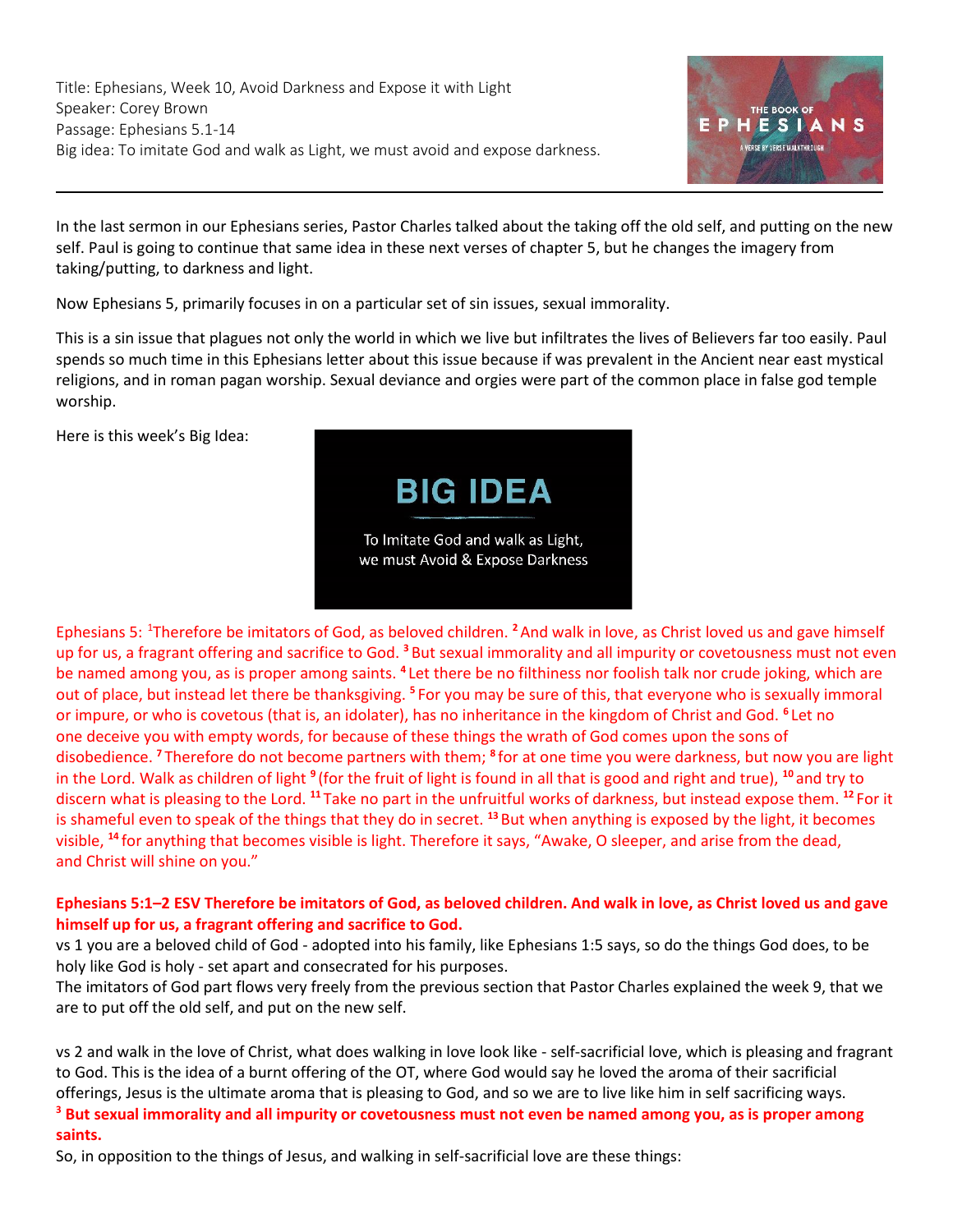Sexual Immorality - Paul uses the blanket word *porneia*, to suffice for all sexual activity outside of God's design in sex for human flourishing.

sex with someone who is not your spouse, sex in a demeaning way, porn, homosexuality, perversion etc. - God has a distain and hate for all things that sexual sin is and brings forth.

Impurity - (anti-holiness) Greek Word\*\*\**akatharsia*\*\*\* - uncleanness moral corruption.

actions that do not express self-giving love

covetousness, or literally Greed for Self-Indulgence - Greek Word\*\*\**Pleonexia*\*\*\* primarily used in regard to sexual vices.

these three things, are not even to be named among you - or they are not to be your walk.

These things should never mark the Christian - it is improper for them to be seen as the actions of a Christian -

It seems as though what Paul is doing here is building on the same issue of sexual sin, that he says that sexual sin, sexual impurity, and sexual greed must not be named among you.

Isn't this a poignant statement for our culture of oversexualized western society.

• Want to stand out as a Christian in the world - what to be seen as different. hold to the Bible's sexual ethic.

When I was younger and working retail at a store, before Caitlyn and I were married, my co-workers were astonished to have met a 25-year-old guy who was not engaged in sexual intercourse. It is so foreign to the ideas of our culture. I was laughed at, mocked, and thought of as too old fashioned, and overly religious.

Whether you agree with God's view of sexuality or not is irrelevant - you should of course agree with God, he designed sex - but instead understand that these "restrictions" are for your benefit and flourishing.

While the worlds thinking in an overly sexualized culture, about sex is that it is the pinnacle of human experience to be gained at all costs and is for your own self gratification - this is NOT what the bible teaches.

While Our Flesh desires sexual experience and we are tempted in every way with regard to sexuality in our world, our Bodies are not our Masters.

While the Devil promises that it wont hurt anyone, that just once isn't a problem, that it will be delightful and pleasurable, or that we deserve our desire for sex outside of God's boundaries. The Devil is a liar, bent on your destruction.

God's Design of Sex is between One Bio-man, and One Bio-woman, committed in the covenant of Marriage for a lifetime.

Tim Keller speaks about sex as the re-covenanting of our marriage vows.

 "But though covenant is necessary for sex, sex is also necessary for covenant. The covenant will grow stale unless we continually revisit and re-enact it. Sex is a covenant renewal ceremony for marriage, the physical re-enactment of the inseparable oneness in all other areas—economic, legal, personal, psychological—created by the marriage covenant. Sex renews and revitalizes the marriage covenant."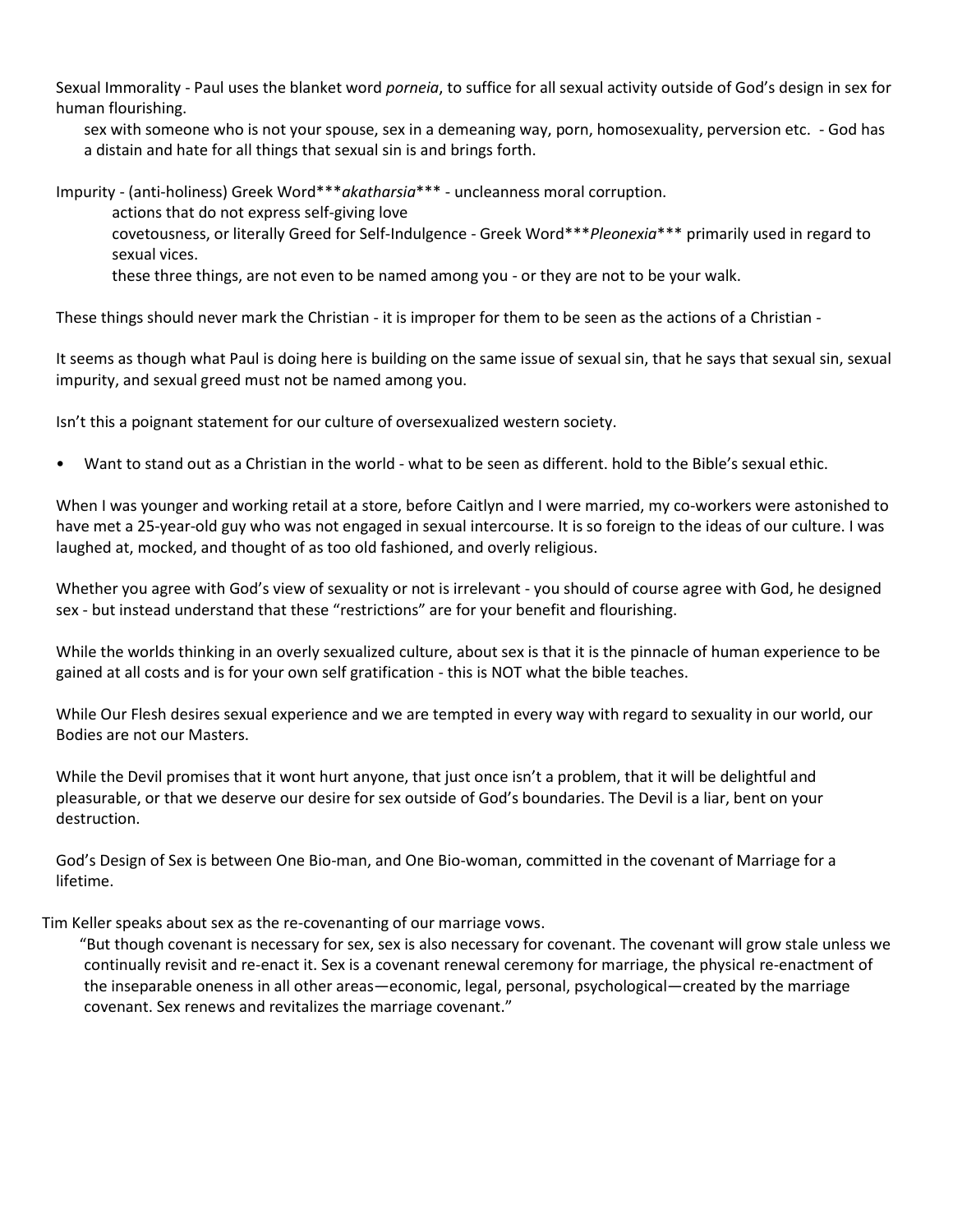## **4 Let there be no filthiness nor foolish talk nor crude joking, which are out of place, but instead let there be thanksgiving.**

The Wording of vs 4 about the words we say is actually much more specific than just your garden variety bad words, and of course we shouldn't make a habit of utilizing things that are offensive - but instead - verse four carries the same type of argument from before - Paul now urges Christians not to speak of anything sexual in a joking manner

One great commentary says it this way

• Ephesians–Philemon (Comment)

Paul continues [\(Eph. 5:4\)](https://ref.ly/logosref/Bible.Eph5.4) to urge his readers to avoid certain vices, with this triad emphasizing sins of speech that carry sexual connotations.

## **5 For you may be sure of this, that everyone who is sexually immoral or impure, or who is covetous (that is, an idolater), has no inheritance in the kingdom of Christ and God.**

Paul says that you may be sure - its the idea of complete certainty, that no one who participates in these acts inherits the kingdom

Does that mean that if I struggle once with sexual sin, I'm cast out of God's grace and Jesus' kingdom? Does this mean I can lose my salvation?

No - we cannot lose our salvation - what Paul is addressing here is that those who are part of the Kingdom will be so opposed to these things that even if it does happen, even when we do fail, our response is that of a true Christian, repentance and faith.

## Why does Paul qualify Greed/Covetousness with the parenthetical?

Because Greed is a form of dissatisfaction, which is a form of Pride - believing we deserve better and more, taking the Place of God believing we could run our lives better than he can, thinking that we can design human flourishing as a created being, better than the creator.

## **6 Let no one deceive you with empty words, for because of these things the wrath of God comes upon the sons of disobedience.**

The \**YOU\** of verse 6 is likely speaking about Christians, since that is the audience Paul is speaking to, so he's saying, don't allow others to deceive Christians with empty words - lit - "redefining God's law".

This is the idea of being taken captive by lies - believing falsehood, or misrepresenting God's truth designs, and because of our desire to be our own God, God's wrath against sin comes on the sons of disobedience.

Sons of disobedience, those who are false teachers, teaching false doctrines as truth.. mis-representing God's truth and looking for personal gain.

## **7 Therefore do not become partners with them;**

Don't believe the lies of false teachers, and those who propagate misrepresentation of God's word. Don't participate in these things with them - don't buy it, and don't sell it.

## **8 for at one time you were darkness, but now you are light in the Lord. Walk as children of light 9 (for the fruit of light is found in all that is good and right and true),**

You *WERE* darkness, not you were in darkness - and this is not a translation mistake, the literal is that we were darkness, in the past - before Christ, we were completely opposed to God and his kingdom ways,

but…now you Are Light - this is an issue of identity - you are not defined by your actions before Christ, nor if in repentance are you defined by your struggles in Christ - you *Are. -* the fruit of light is that we live what is good, right and true

To get a better handle on the thought we need to have these verses back-to-back. Vs 8-10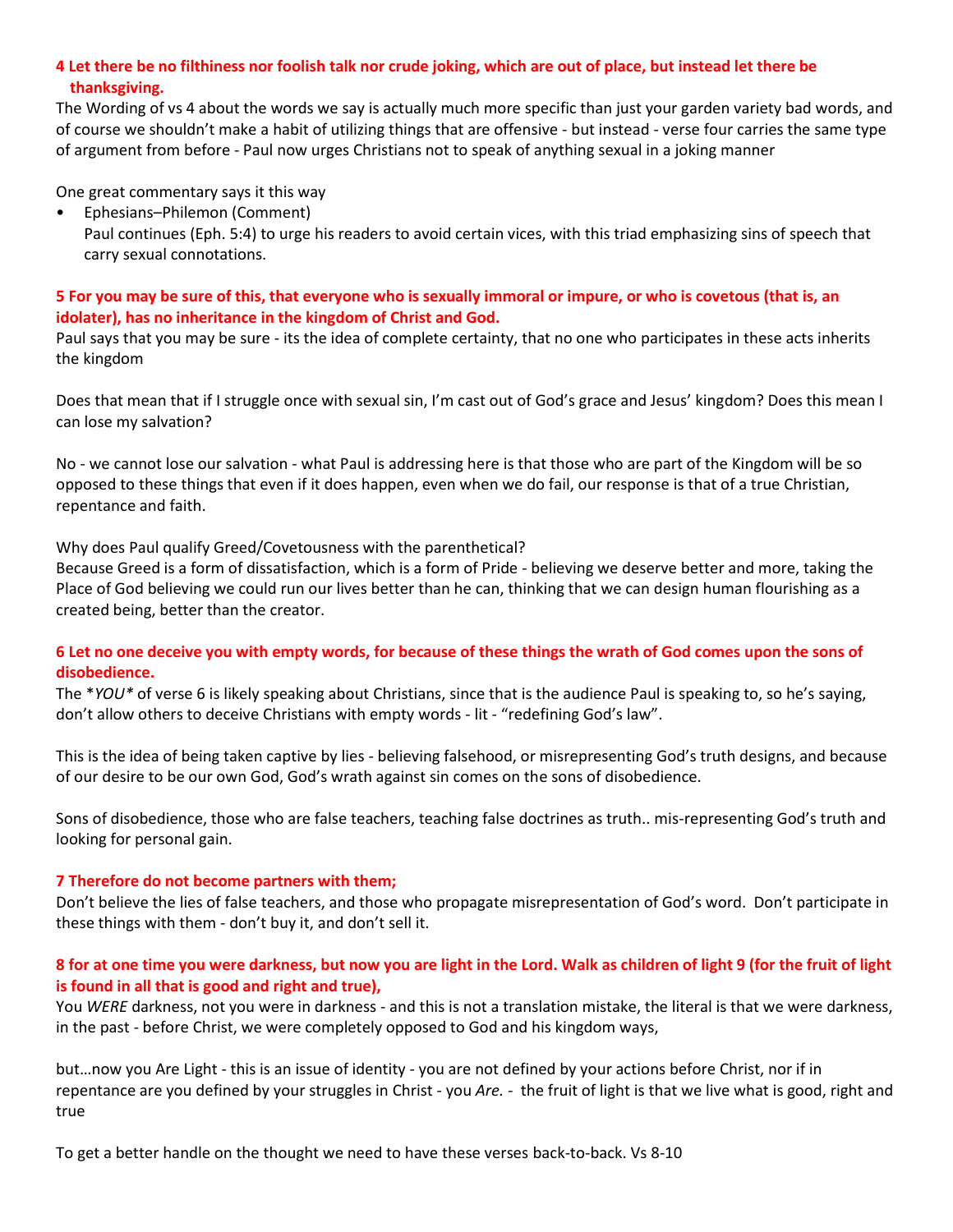## **8 for at one time you were darkness, but now you are light in the Lord. Walk as children of light 9 (for the fruit of light is found in all that is good and right and true), 10 and try to discern what is pleasing to the Lord.**

Walk as children of light - and try to discenr what is pleasing to the Lord - Paul has already told us that what is pleasing to the lord is that we don't engage in these sins, that we live in our identity - so what he's saying here is learn it, do it all the more, continue in growth in this.

### **11 Take no part in the unfruitful works of darkness, but instead expose them.**

Again, the command/imperative - do not take part in the unfruitful because walking in the light is what produces good fruit.

Instead of participation - *EXPOSE* it. the word expose is - the idea of sternly admonishing change when the action is discovered - so Paul is saying - the Christians living in works of darkness, *Sternly Rebuke Them,* warning them of these evils to their soul, and flourishing.

#### Because…

**12 For it is shameful even to speak of the things that they do in secret. 13 But when anything is exposed by the light, it becomes visible,**

These things Paul is speaking about goes here in 12, back to the initial argument - that these sorts of things aren't to be named, not to be spoken of as in God's people, these things are terribly evil, and its shameful to speak of these evil things- how much worse to do them.

Shameful = *disgraceful,* it brings disgrace on the person.

The response however is repentance, when it is exposed BY the light - Christ, it becomes visible - we see it for what it is. We can't see it in darkness; it doesn't seem evil while in the dark. But when light is shone on it, then we see it for what it truly is - only Jesus can do that in our hearts through the understanding of God's word.

then Paul ends with an interesting little part here in 14,

## **14 for anything that becomes visible is light. Therefore, it says, "Awake, O sleeper, and arise from the dead, and Christ will shine on you."**

The little stanza that we see here - seems a little funny - it is actually a combination or a few different places in the OT scriptures from [Isaiah 60,](https://ref.ly/logosref/Bible.Is60) but because it includes and Christ will shine on you - means that this was likely a teaching that was brought into the NT era, with this being a hymn from the early church.

So, with all of this understanding, what are we to do? How do we live out the Big idea?



### **Understanding & Applying**

## 1. **View Sex and sexual sin with seriousness, not levity. vs 3-4**

Paul expresses that Sexual immorality (porneia) of any kind, impurity (non-holiness), and greed must not be named among the Christians, the acts of sexual sin are NOT to be in the lives of Christians, but he doesn't stop here, he continues, in expressing that we are not to allow and filthy, foolish, or foul joking to be part of how we talk about sin, and in particular, sexual sin.

But we are to instead, be marked by thanksgiving.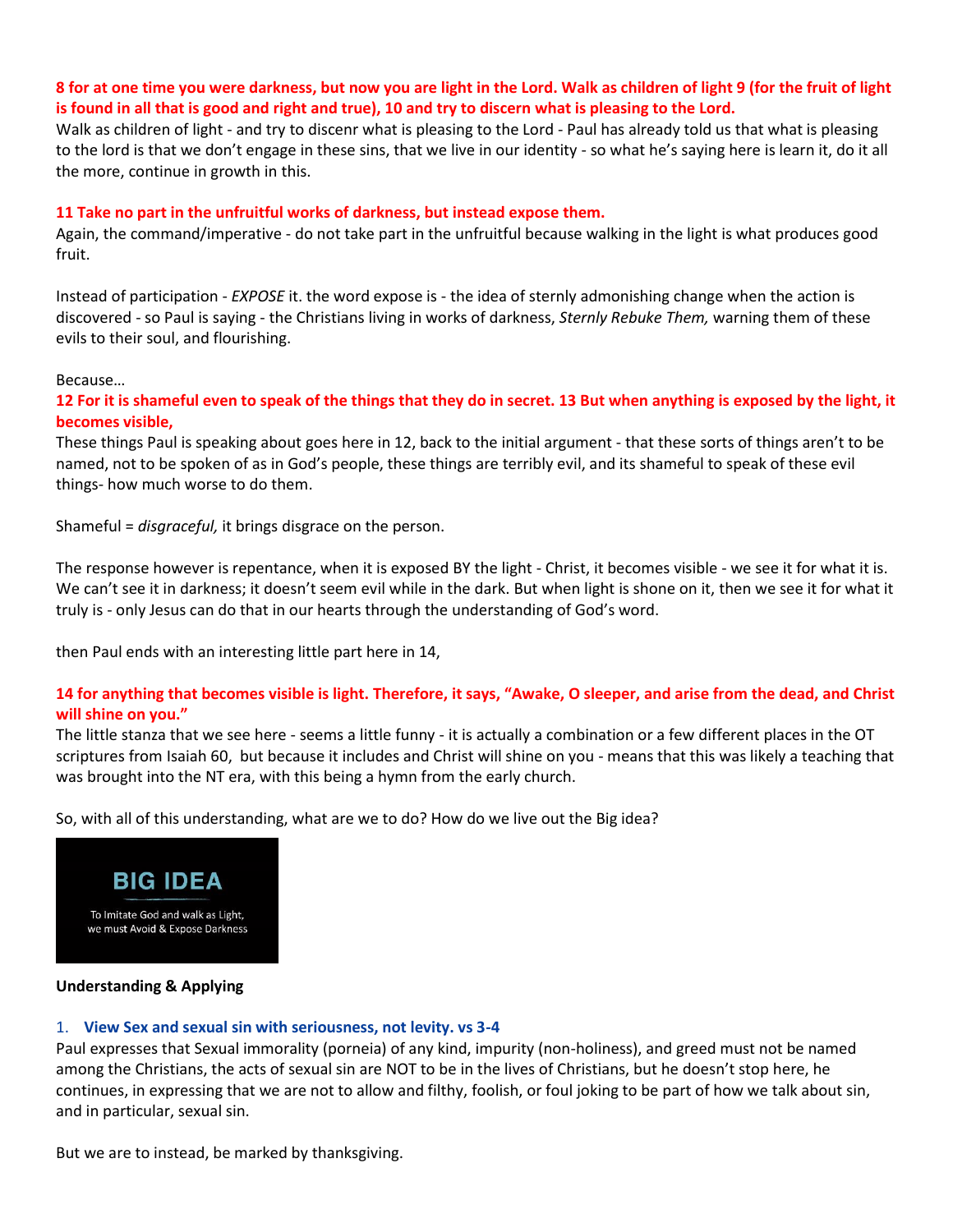It doesn't take much scrolling through the TV, Netflix, etc. to find that sex is the topic of most sitcoms. and while, we are free as Christians to watch what we want, to enjoy art in its forms, jokes about sexual sin should not be named among us… Ask yourself the question, not is it okay to watch these things, but instead, is it wise to watch it. Instead of thinking - is this a joke that will get a laugh - instead think - is this joke honouring to God and his good design for my flourishing

Because the consequences are significant. Look at vs 5.

## **5 For you may be sure of this, that everyone who is sexually immoral or impure, or who is covetous (that is, an idolater), has no inheritance in the kingdom of Christ and God.**

There is significance to this - continued un-repentant acts in these sin areas disqualifies someone of salvation

## **2. Don't be deceived and taken back into darkness - vs 6-8**

## **6 Let no one deceive you with empty words, for because of these things the wrath of God comes upon the sons of disobedience.**

• Paul is saying - don't be easily swayed by the arguments of men, or emotional responses to God's stance on sexual sin. He is clear, direct, and forward about this

- Paul says that people (who are darkness) will try and deceive you with "empty words"
- Empty words (re-definitions)
- Many focus their thinking on a different version of sin, they create their definitions of sin based on experience, or feelings, but not on the foundational truths of God's objectively true word.

• Because when we throw out God's view of sin, we are creating our own versions, and placing ourselves in God's judgement seat about holiness.

• The reason we are not to do this, is because God's wrath is coming on those who are disobedient.

In this case - we are speaking clearly of what Paul mentions but does this mean no Christian can ever have a struggle with sexual sins. Of course not. but it is that we will not persist in them, we will not hide it, or try and excuse it. We will take a posture of repentance and get accountability to that we aren't believing the re-definitions/empty words about sin, in our world.

## **7 Therefore do not become partners with them; 8for at one time you were darkness, but now you are light in the Lord. Walk as children of light**

Verse 7&8 are very interesting, because in this battle against sin and perversion, we are not to enact anything other than what we *Are -* the fight here, not to participate is an issue of identity.

#### Verse 7

• Therefore / partners,

• This doesn't mean we ostracize people who struggle with sexual sin and have an attitude of repentance. It also doesn't mean we don't have relationships with non Christian people who have a different view of sexuality (a wrong view),

• Partners means that we participate, we engage in the same activity - we act as they act - this is not to be the case why?

#### Verse 8

- Because at one time we *Were* Darkness.
- Not that we were in darkness, we *Were* it.

That seems like maybe Paul is overstating, but no he means exactly this.

Before you came to Jesus in faith and repentance, before you were gloriously saved from sin, satan, death and hell, you were at complete enmity with God. We all were. our natural tendency is to be anti - God, believing ourselves to be the master of the universe, believing we can define right and wrong for ourselves, etc.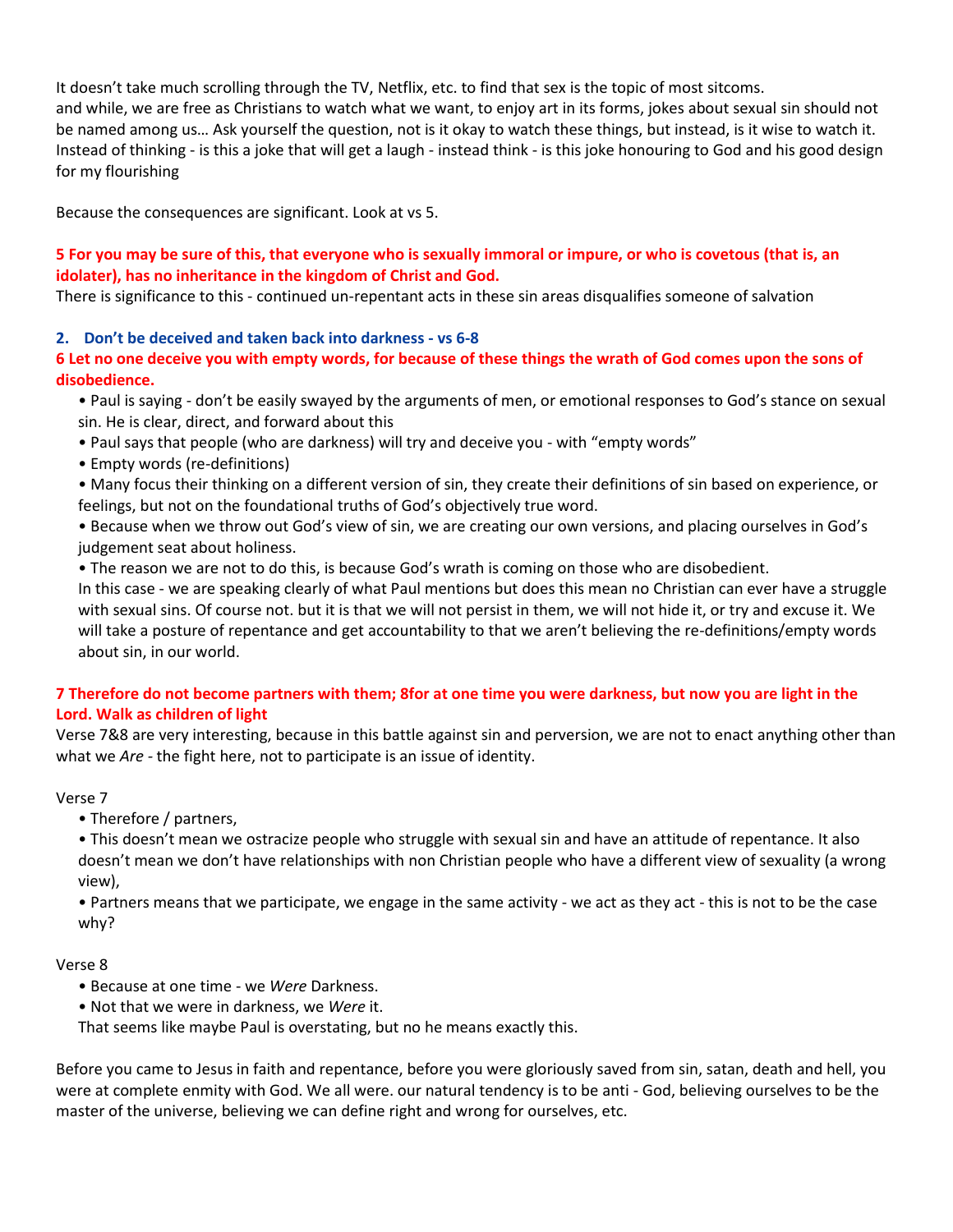The Bible speaks clearly about our being Dead in Sin, there's nothing darker than death, because death is anti-God. Death is the complete opposite of God and his character. God is life, and life giving, Jesus clarifies this when he says

John 17:3 And this is eternal life, that they know you, the only true God, and Jesus Christ whom you have sent.

# **8 for at one time you were darkness, but now you are light in the Lord. Walk as children of light 9 (for the fruit of light is found in all that is good and right and true),**

You, *Were*, darkness - hopeless and without ability for change,

Then the next bit, this fantastic response from Paul to the dire situation we were before Christ

### *BUT NOW*

Oh, if we would live our lives with a But Now mentality - training our thinking, surrendering to Jesus' lordship with a posture of gratitude, and an attitude of BUT NOW - the victories we would see in our own lives, over sin.

Notice that Paul doesn't qualify that we are *in* light, but instead proves his point with a declarative, the identity statement that we *ARE* light.

By the very presence of Christians in the world, the darkness loses.

We positionally, in Christ, are Light. We illuminate places of darkness, sin, death and destruction with the gospel of Light, that shines through because of the Work of Christ for the world.

So the response is like the beginning,

"Be Imitators of God"

"Walk as children of the Light"

Walk the way that your father walks, walk the way that Jesus walks, be against sin and all its destructive power in your life, and turn towards him more and more.

#### **3. Do not participate in darkness but expose it for the lie it is. vs 11-13.**

#### **11 Take no part in the unfruitful works of darkness, but instead expose them.**

We live in a world of great self indulgence. The idea of delayed, or hindered self gratification, seems like an un-evolved, ancient practice of denying your "true-self".

Paul says to us, don't participate; don't live this way. You're different. You're light. You're not bound as darkness, you aren't opposed to God and his design for your life.

DO Different, BE who you are in identity - BE LIGHT, and by being light, expose darkness.

**Point 1: View Sex and sexual sin** with seriousness, not levity. vs 3-4

Point 2: Don't be deceived and taken back into darkness - vs 6-8

Point 3: Do not participate in darkness, but expose it for the lie it is. vs 11-13.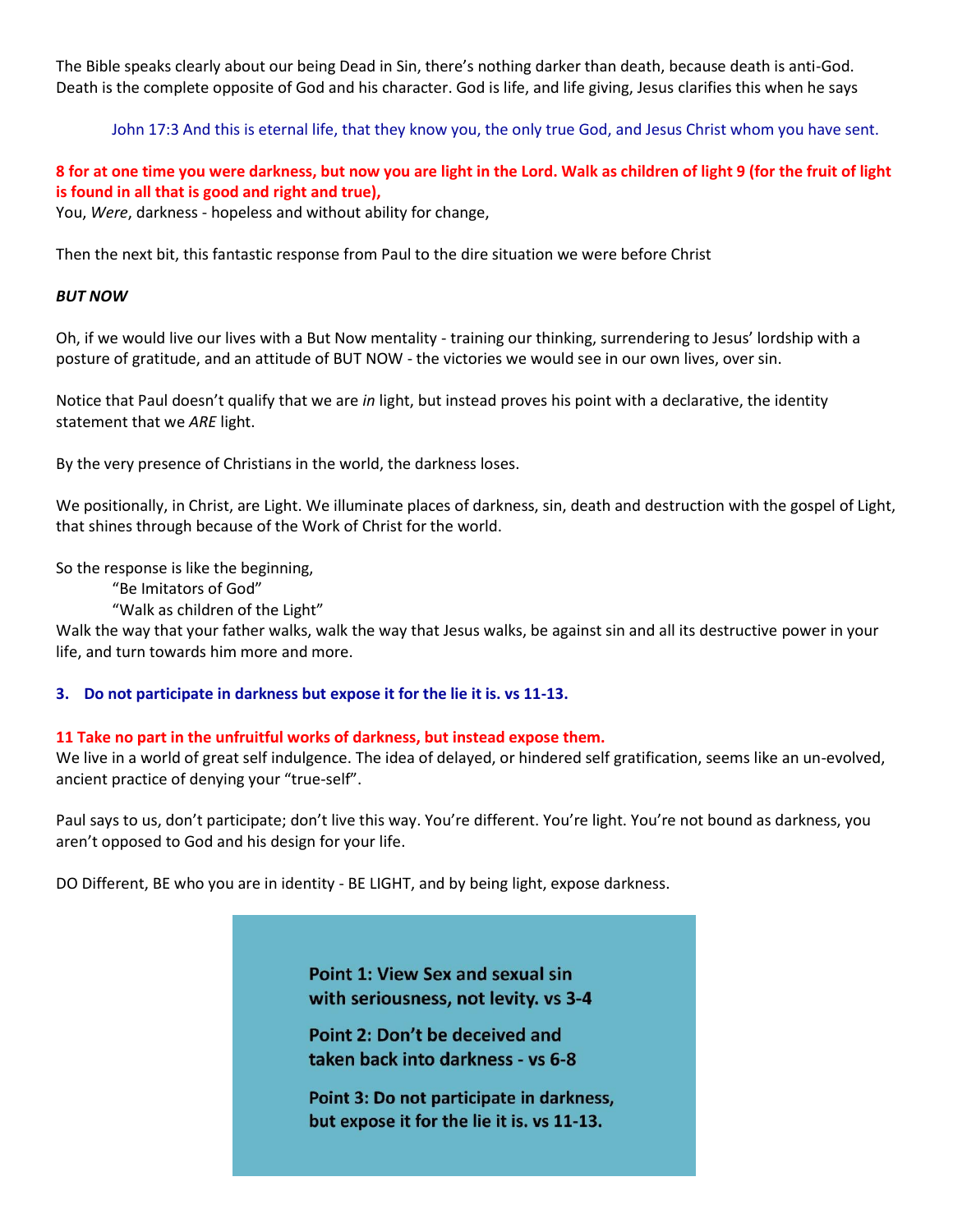Many of you know that I love to play golf. It is actually the activity I love the most and am worst at. I'm the worst golfer in comparison to how much I love it. Sometimes though, I'll like to just go and play on my own… and will get paired up with some random other golfers. and inevitably after a few holes, and getting comfortable with each-other the question comes… so… "what do you do for work?" This always ends up being a tense moment for me, and I'll explain why.

On the golf course, or in the hockey locker room or whatever people feel free to be themselves, likely because they are like the people they hang around with so there will be swearing and crude joking and anger etc. But as soon as they hear my response, "Oh, I'm a pastor at a church in town", the tone of the conversation changes… the guys I play with will suddenly become more aware of their language, and conduct… They'll be apologetic when the curse, as if I've never heard or said those words before myself.

In being a Christ follower, you automatically by the very nature of who you are in Christ, expose darkness - if you don't participate in it. If you don't partner with the darkness, you just do expose it.

I'm sure you've had some of these same experiences yourself.

But, when we shed light onto the sin, when we bring the truth of God's good and glorious design for human flourishing to the forefront… when the light of the Gospel touches sin… Sin get's exposed for what it is, wrong, destructive, and deadly.

Here's what needs to happen now to live in the light

1. Your Action needs to exemplify your Identity or "Become what you Are".

- Being In Christ means that you are no longer *darkness* but have become *light*. Paul uses these words specifically to express that before Jesus not only did, we act "darkly", but that we were totally opposed to the things of God, and dead to God.
- So, we need to be aware of our conduct, be monitoring our actions and behaviours, and quick to repentance when challenged and convicted.

2. Community is necessary to walk in the light.

- While all of us are responsible for our own actions, the language of Ephesians is not a letter directed to one individual, but to a church, a people, a community.
- The ideas presented here in Ephesians are to be lived out personally in community. Giving others permission to call us out when we are out of step giving them permission to judge our behaviour.

Some will say though, "Oh pastor Corey, we aren't supposed to judge Christians."

Where did we get that idea from? Its not in the bible.

Of course, we are not to be hypocrites expressing a grandiose attitude of holier than thou, but a significant care for the spiritual condition of our brothers and sisters.

Look at what the Apostle Paul writes elsewhere regarding this.

**12 For what have I to do with judging outsiders? Is it not those inside the church whom you are to judge?** Here's what's great - there is no explaining this away. The verse doesn't mean the opposite of what it says.

What if our churches were seen as soft and gracious to a world that doesn't know better (they're in darkness), and instead turned our attention to the behaviours of those inside the family. And before anyone of us thinks this teaching is a singular incident, Paul actually says the same things in 5 other passages.